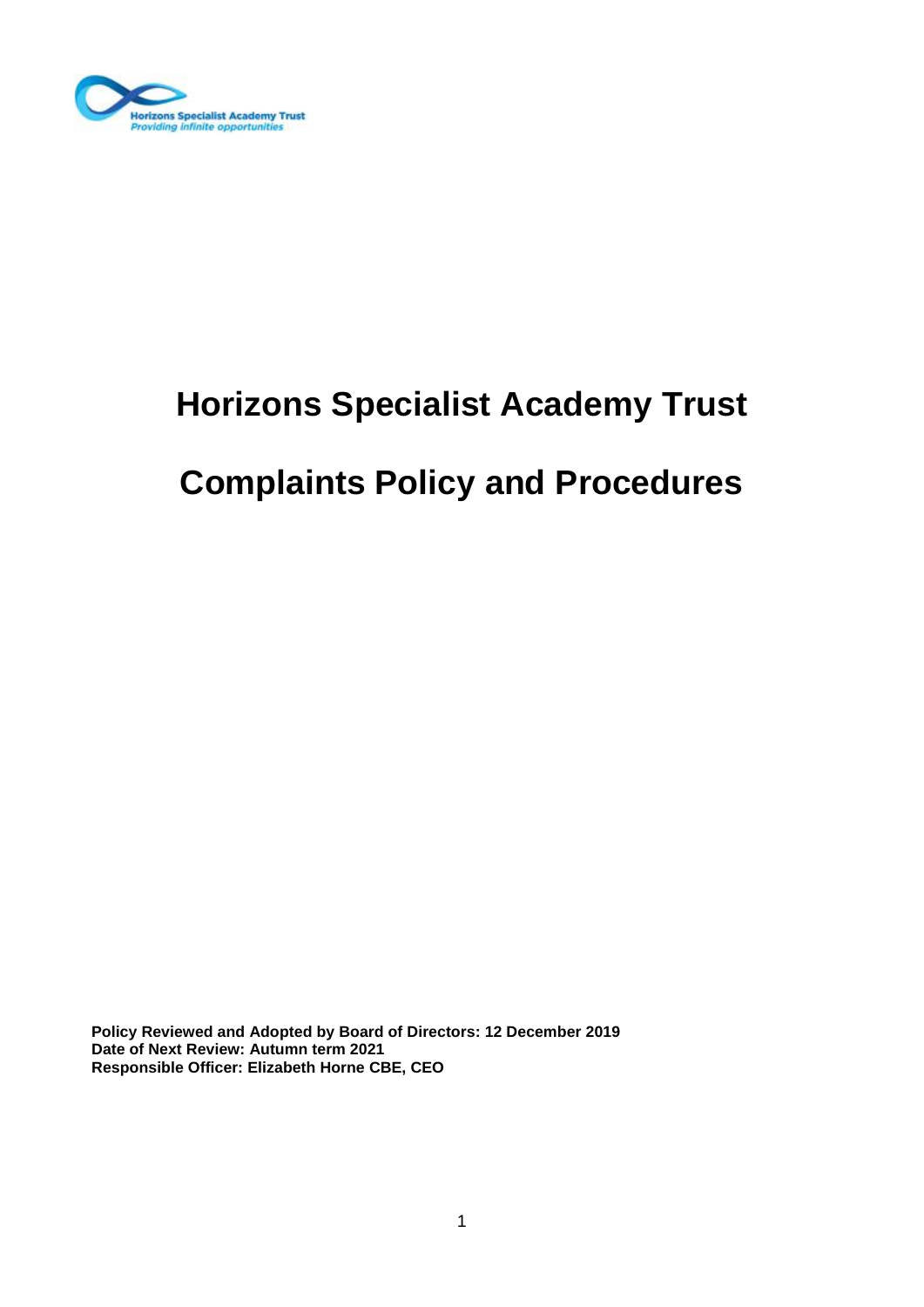# **Procedure on the Handling of Concerns and Complaints**

This policy applies to all concerns (a worry or a doubt expressed and for which a reassurance is sought) and complaints (an expression or statement of dissatisfaction however made, about actions taken or a lack of action) other than:

- **Child Protection issues**
- **Exclusions**
- **Staff Grievance**

where separate procedures apply

This policy complies with Schedule 1, Part 7 of the Education (Independent School Standards) Regulations 2014.

Alongside parental complaints, this policy covers complaints from people who are not parents of attending pupils and also complaints received via MPs in relation to their constituents.

Finally, the policy will be used if a complaint is received regarding a Director of the Trust. Any such complaints should be made in writing and forwarded to the Governance Operations Manager.

In accordance with School Information (England) Regulations, this policy and procedures will be published on the Trust's website.

# **Timescales:**

Horizons Specialist Academy Trust (HSAT) aims to resolve any complaints in a timely manner. Timescales for each stage of the Complaints Procedure are set out below in the relevant paragraphs. For the purposes of this policy, a "working day" is defined as a weekday during term time, when the Trust's Academies are open. The definition of "working day" excludes weekends and Bank Holidays.

# **Policy Aim and Statement**

#### **Aim:**

The aim of this policy is to ensure that a concern or complaint by a parent/carer or member of the public is managed sympathetically, efficiently and at the appropriate level, and resolved as soon as possible. Doing so is good practice; it is fair to those concerned; and it helps to promote parents' and students' confidence in the Trust's ability to safeguard and promote welfare. The Trust will try to resolve every concern or complaint positively and transparently. The Trust expects that most concerns can be resolved informally and guarantees to treat seriously and confidentially all concerns whether raised informally or formally.

# **Statement:**

The Trust needs to know as soon as possible where there is a concern or complaint. A difficulty that is not resolved quickly and fairly can soon become a cause of resentment, which could be damaging to relationships and also to the Trust's culture. It is the Trust's intention that parents/carers and students should never feel – or be made to feel – that a complaint will be taken amiss or will adversely affect a student or his/her opportunities at their Academy.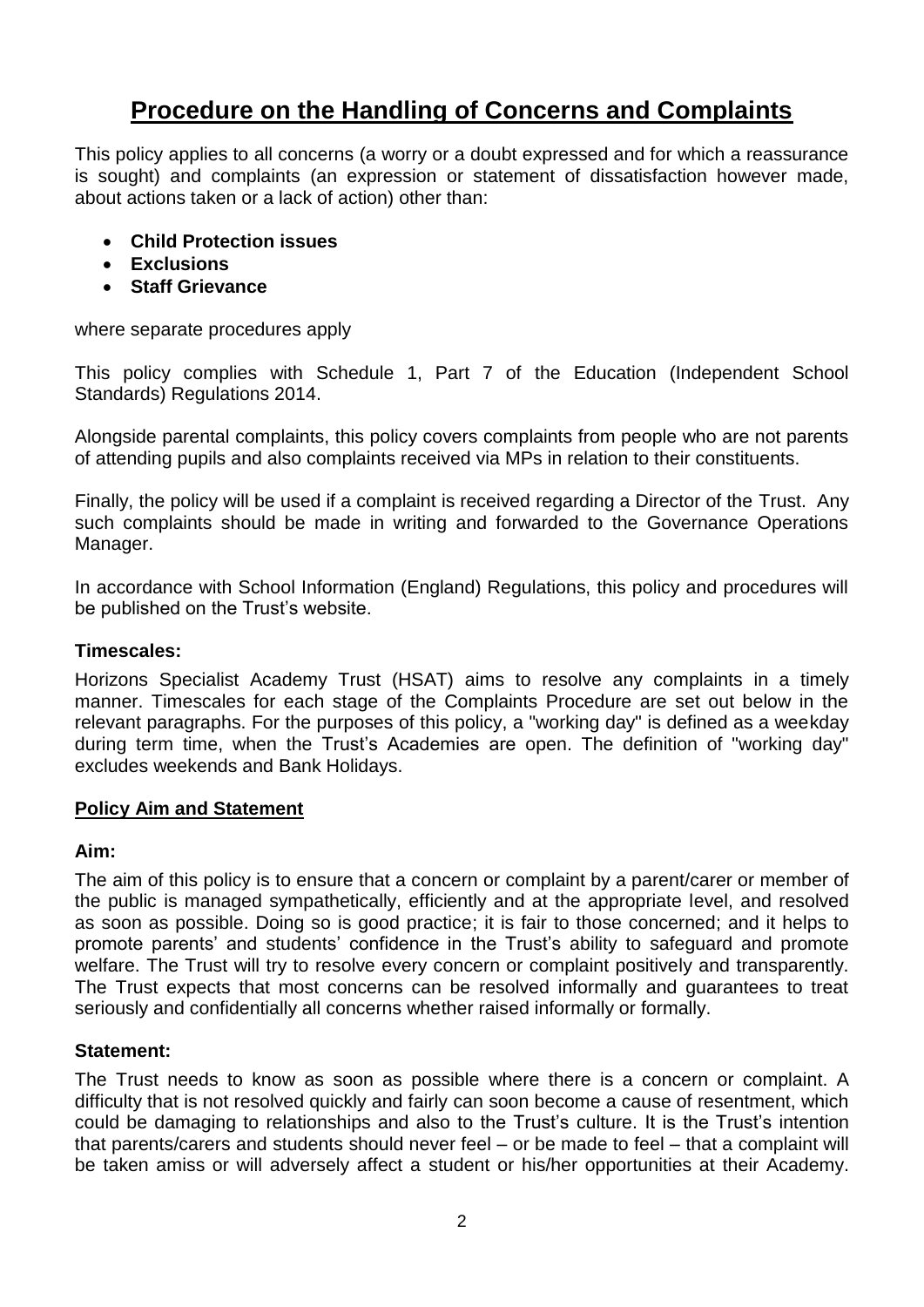This policy, however, distinguishes between a concern or difficulty which can be resolved informally and a formal complaint which will require further investigation.

#### **English Language Requirement – Immigration Act 2016**

A legitimate complaint received in respect of the above, whereby a member of the public feels that a public-facing member of staff has insufficient proficiency in English, will be investigated in line with this policy and will adhere to the relevant Code of Practice.

Members of staff subject to the complaint will be notified of the complaint and given an opportunity to give their own account of the incident. A complaint will be assessed against an objective assessment of the level of fluency relevant to the role in question.

A complaint about a member of staff's accent, dialect, manner or tone of communication, origin or nationality, will not be considered a legitimate complaint.

# **PROCESS OF COMPLAINT RESOLUTION**

A flow chart detailing the following steps can be found at Appendix A

#### **Stage 1: Informal Complaints**

#### **1. Concerns:**

Most concerns, where a parent/carer seeks intervention, reconsideration or some other action to be taken, can be resolved informally.

Parents/carers should raise the concern initially with the Vice-Principal or Principal. The Trust will ensure that these informal complaints are resolved within ten working days of being raised.

#### **2. Unresolved concerns:**

A concern which has not been resolved by informal means within ten working days from the receipt of the complaint can be notified as a formal complaint in accordance with Stage 2 below.

#### **3. Record of concerns:**

In the case of concerns raised under Stage 1 of this procedure, the only record of the concern and its resolution will be file notes by the person dealing with the complaint and/or file correspondence between the person raising the concern and the respondent.

#### **Stage 2: Formal Complaints**

#### **4. Notification:**

An unresolved concern under Stage 1, a complaint which needs investigation, or a more serious dissatisfaction with some aspect of the Trust's policies, procedures, management or administration should be set out in writing (a Complaint Form is attached at Appendix B) with full details, and sent with all relevant documents and full contact details for the attention of the Chief Executive

Complaints regarding the Chief Executive will be referred to the Chair of the Board of Directors.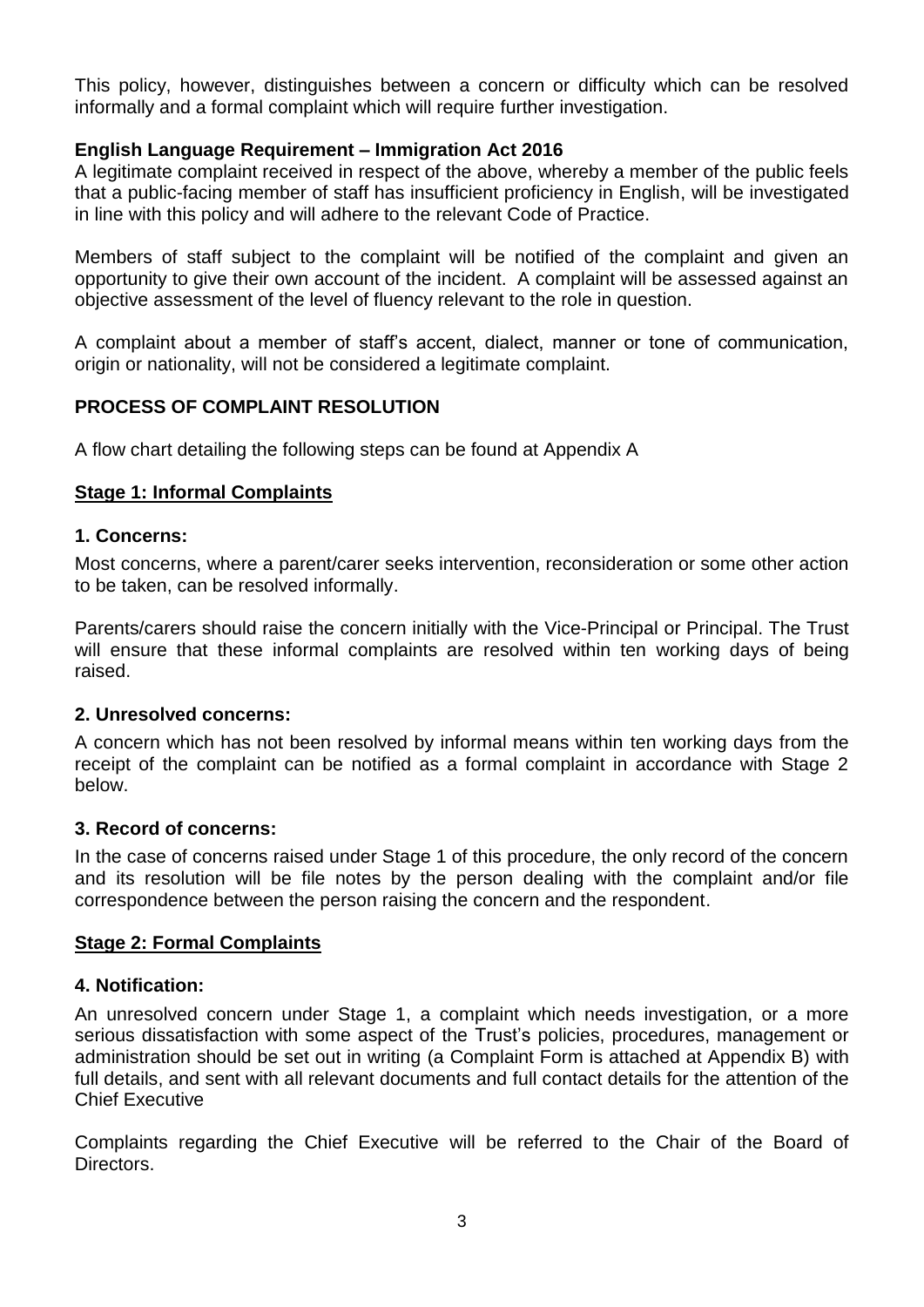Complaints against the Chair of the Board of Directors, or any individual Directors of Governors are made to the Governance Operations Manager (the clerk). The clerk should then arrange for the complaint to be heard. This can be done by a suitably skilled and impartial member of the Board of Directors (stage 1) and then a committee of members of the Board of Directors (stage 2).

Complaints against the entire Board of Directors or complaints involving both the Chair and Vice-Chair will also be sent to the clerk, who will then determine the most appropriate course of action. This will depend on the nature of the complaint.

This may involve sourcing an independent investigator to complete stage 1 and co-opted governors from other schools to hear the complaint at stage 2.

#### **5. Acknowledgement:**

The complaint will be acknowledged in writing normally within three working days of receipt during term-time and as soon as practicable during the holidays. The acknowledgement will indicate the action that is being taken and the likely timescale for resolution.

#### **6. Investigation and resolution:**

The Chief Executive may deal with the matter personally or delegate a senior member of staff to act as "investigating officer." The "investigating officer" may request additional information from the complainant and will fully investigate the issue. In most cases, the Chief Executive or investigating officer will meet or speak with the parent/carer to discuss the matter.

#### **7. Outcome:**

The aim is to inform any complainant of the outcome of an investigation and the resolution to the complaint within fifteen working days from the receipt of the complaint. Any complaint received during a school holiday or within fifteen working days of the end of term or half term may take longer to resolve.

# **8. Record of complaints:**

Written records will be kept of any meetings and interviews held in relation to the complaint.

#### **9. Unresolved Complaints:**

Where the complainant is not satisfied with the Trust's response they may have their complaint considered by an Independent Complaints Panel.

#### **Stage 3 – Complaint Heard by the Complaints Panel**

#### **10. Request:**

A request for a complaint to be heard by a Complaints Panel (an appeal) must be made in writing and within ten working days of the date of the Trust's decision made at Stage 2.

#### **11**. **Acknowledgement:**

Where an appeal is received, the Trust will, within three working days, refer the matter to the Governance Operations Manager who will act as Clerk to the Complaints Panel. The Clerk will acknowledge in writing receipt of the appeal within three working days, and inform the complainant of the steps involved in the process. The Clerk will also be the contact point for the complainant.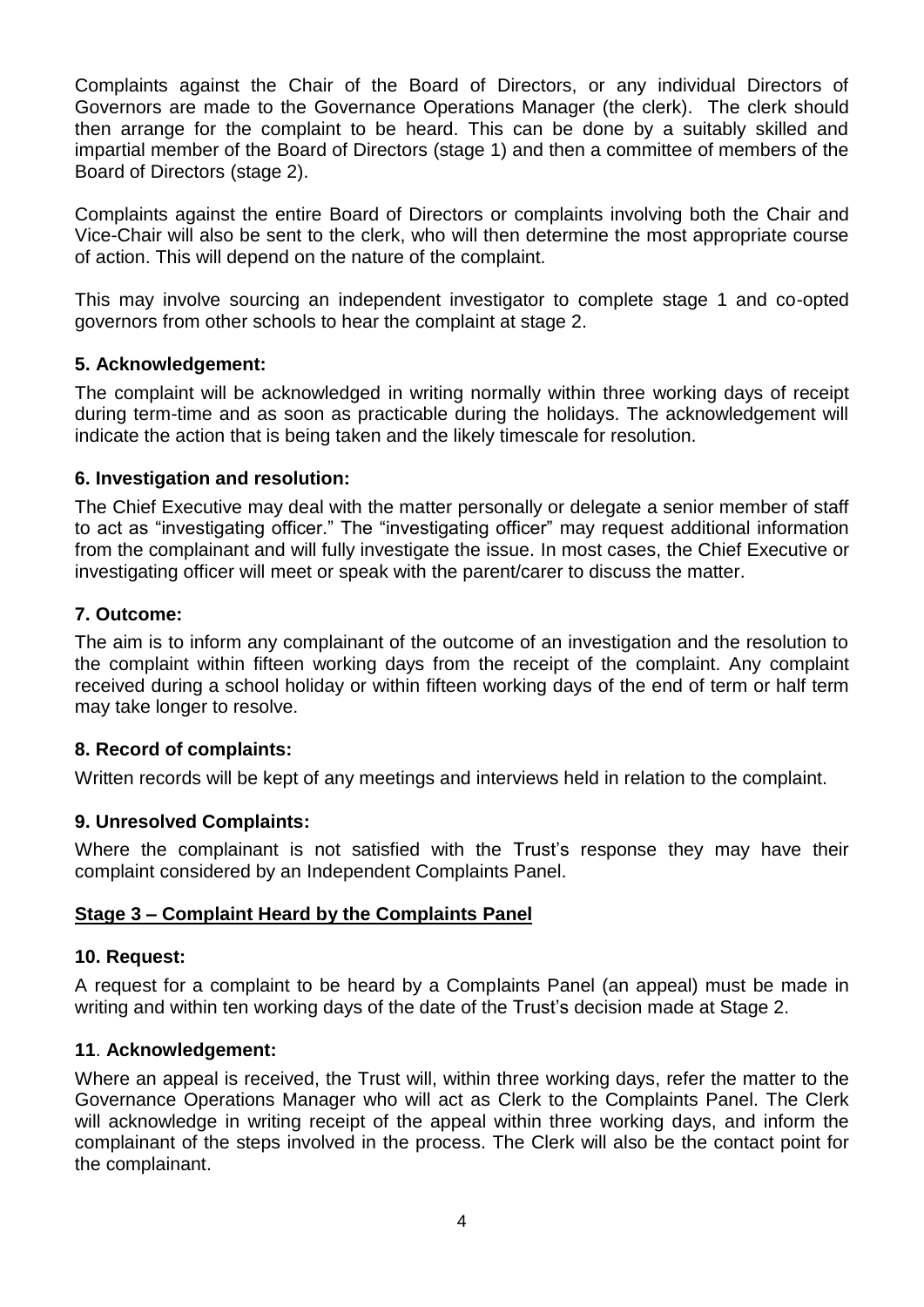# **12. Panel Hearing:**

The Clerk will aim to convene an Appeal Panel hearing as soon as possible, normally no later than twenty working days after receipt of the Stage 3 request.

#### **13. Panel Membership:**

The Panel will consist of two Directors who have not previously been involved in the complaint, and one person independent of the management and running of the Trust. In deciding the make-up of the Panel, Directors need to try to ensure that it is a cross-section of the categories of Director and sensitive to the issues of race, gender and religious affiliation. The Panel will select its own Chair.

# **The Remit of the Complaints Appeal Panel**

#### **14. Outcomes:**

The Panel can:

- dismiss the complaint in whole or in part
- uphold the complaint in whole or in part
- decide on the appropriate action to be taken to resolve the complaint
- recommend changes to the Trust's systems or procedures to ensure that problems of a similar nature do not recur

The aim of the hearing, which will be held in private, will always be to resolve the complaint and achieve reconciliation between the Trust and the complainant. The Panel Chair will ensure that the proceedings are as informal as possible.

#### **15. Attendance**:

The following are entitled to attend a hearing, submit written evidence and address the Panel:

- The parents/carers and/or one representative
- The Chief Executive and/or one representative
- Any other person whom the Complaints Panel considers to have a reasonable and just interest in the appeal and whose contribution would assist the Panel in their decisionmaking

# **16. Evidence:**

All parties will be given the opportunity to submit written evidence to the Panel in support of their position including:

- Documents
- Chronology and key dates
- Written statements setting out further detail

The evidence will be considered by the Panel along with the initial submission.

All written evidence must be received by the Clerk no later than five working days in advance of the Panel Hearing. The Clerk will distribute the evidence to all parties no later than three working days in advance of the Panel Hearing.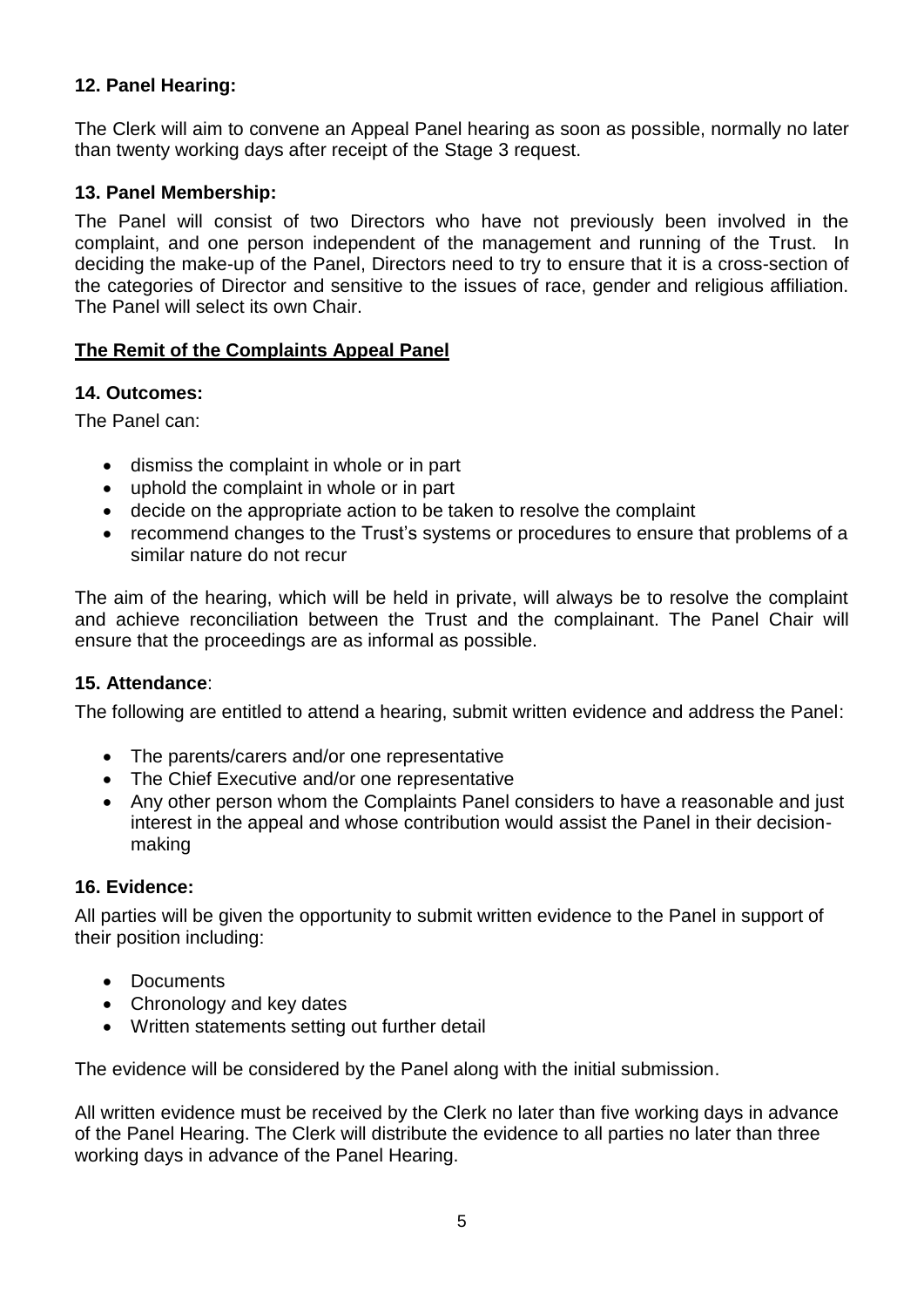# **17. Roles and Responsibilities:**

**The Role of the Clerk (Governance Operations Manager):** All panels considering complaints must be clerked. The Clerk would be the contact point for the complainant and be required to:

- Set the date, time and venue of the hearing, ensuring that the dates are convenient to all parties and that the venue and proceedings are accessible;
- Collate any written material and send it to the parties in advance of the hearing;
- Meet and welcome the parties as they arrive at the hearing;
- Record the proceedings
- Notify all parties of the panel's decisions

# **The Role of the Chair of the Board of Directors or Nominated Director:**

- Check that the correct procedure has been followed;
- If a hearing is appropriate, notify the Clerk to arrange the panel:

**The Role of the Chair of the Panel:** The Chair of the Panel has a key role, ensuring that: (A Checklist for the Panel is provided at Appendix C)

- The remit of the Panel is explained to the parties and each party has the opportunity to put their case without undue interruption;
- The issues are addressed;
- Key findings of fact are made:
- Parents or others who may not be used to speaking at such a hearing are put at ease;
- The hearing is conducted in an informal manner with each party treating the other with respect and courtesy;
- The Panel is open-minded and acting independently;
- No member of the Panel has a vested interest in the outcome of the proceedings or any involvement in an earlier stage of the procedure;
- Each side is given the opportunity to state their case and ask questions;
- Written material is seen by all parties. If a new issue arises it would be useful to give all parties the opportunity to consider and comment on it.

# **18. Decision:**

The Panel will reach a decision, and make any recommendations within ten working days of the hearing. The decision reached is final**.**

# **19.Notification of the Panel's Decision:**

The Panel's findings will be sent, in writing, by the Clerk, to the parents/carers, the Directors and the Chief Executive and, where relevant, to the person about whom the complaint was made. The letter will state the reasons for the decision reached and any recommendations made by the Panel**.**

# **20. Record Keeping:**

The Trust will keep a record of all appeals, decisions and recommendations of the Complaints Panel**.**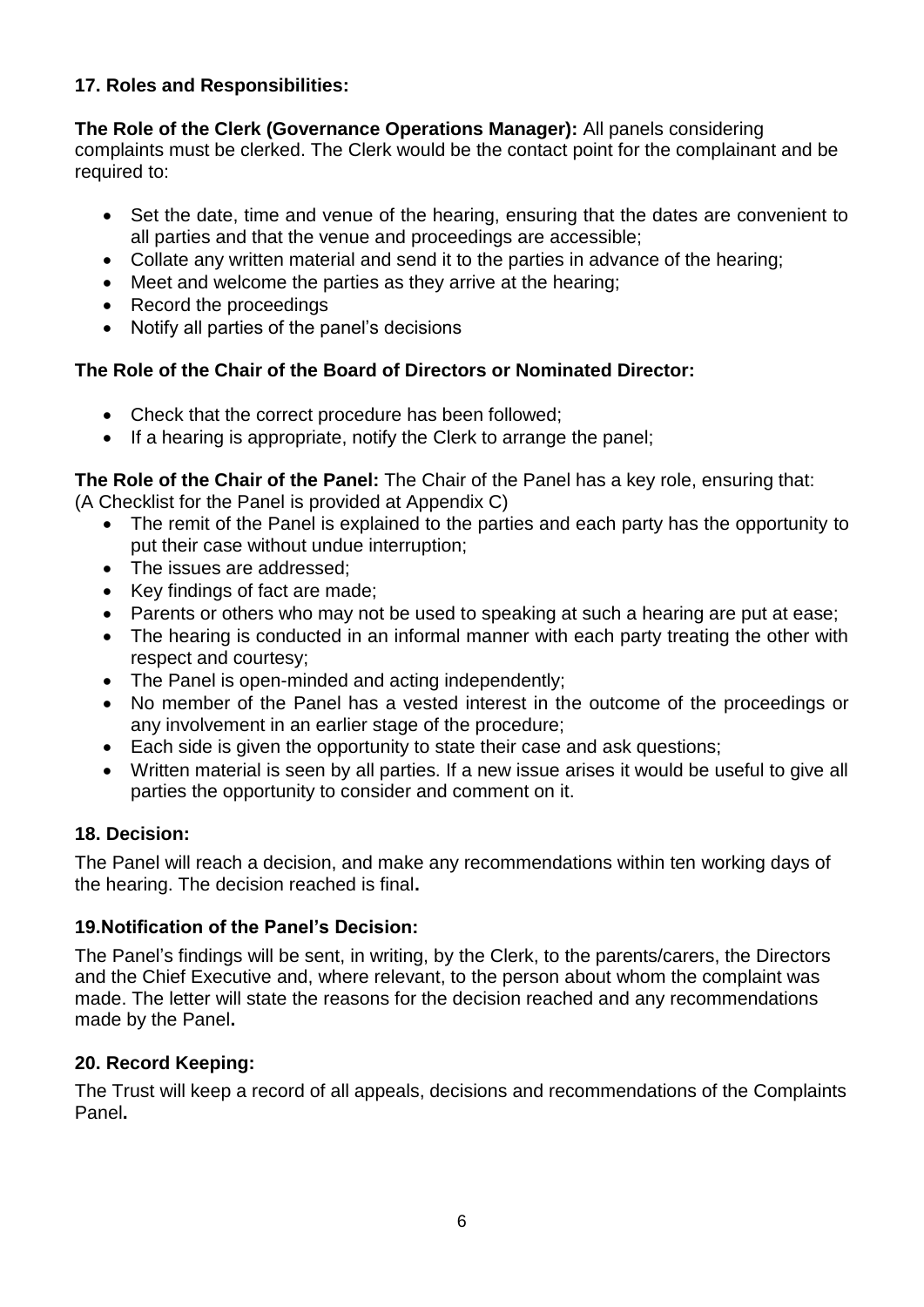# **21. Vexatious Complaints and Unacceptable Behaviour**

If properly followed, a good complaints procedure will limit the number of complaints that become protracted. However, there will be occasions when, despite all stages of the procedures having been followed, the complainant remains dissatisfied. Please see Appendix D and E for further details of how such complaints will be dealt with and examples of behaviour which will not be tolerated.

# **22. Duplicate complaints**

If, after closing a complaint at the end of the complaints procedure, the Trust receives a duplicate complaint from:

- a spouse
- a partner
- a grandparent

and if the complaint is about the same subject, the new complainant will be informed that the complaint has already been considered and the Trust process completed. The new complainant will be advised to contact the Department of Education if they are dissatisfied with the Trust's handling of the original complaint. In such circumstances, the Trust will take care not to overlook any new aspects to the complaint that may not have previously considered. If there are, the Trust will ensure these are investigated and dealt with to the full extent of the complaints procedure.

# **23. Complaint campaigns**

If the Trust becomes the focus of a campaign and receives large volumes of complaints:

- all based on the same subject
- from complainants unconnected with the school

a template response will be sent to all complainants and a single response published on the Trust's website. Complainants will also be signposted to the Department of Education if they are dissatisfied with Trust's response.

# **24. Other Recourse for Complaint**

Complaints to the Education Funding Agency (ESFA)

The ESFA will consider complaints only if they fall into any of the following three areas:

- There is undue delay or the Trust did not comply with its own complaints procedure when considering a complaint.
- The Trust is in breach of its Funding Agreement with the Secretary of State.
- The Trust has failed to comply with any other legal obligation.

The ESFA will not overturn the Trust's decision, but if it finds that the Trust has not dealt with the complaint properly it will request that the Trust looks at the complaint again, and that the Trust updates its complaints procedures to meet new requirements.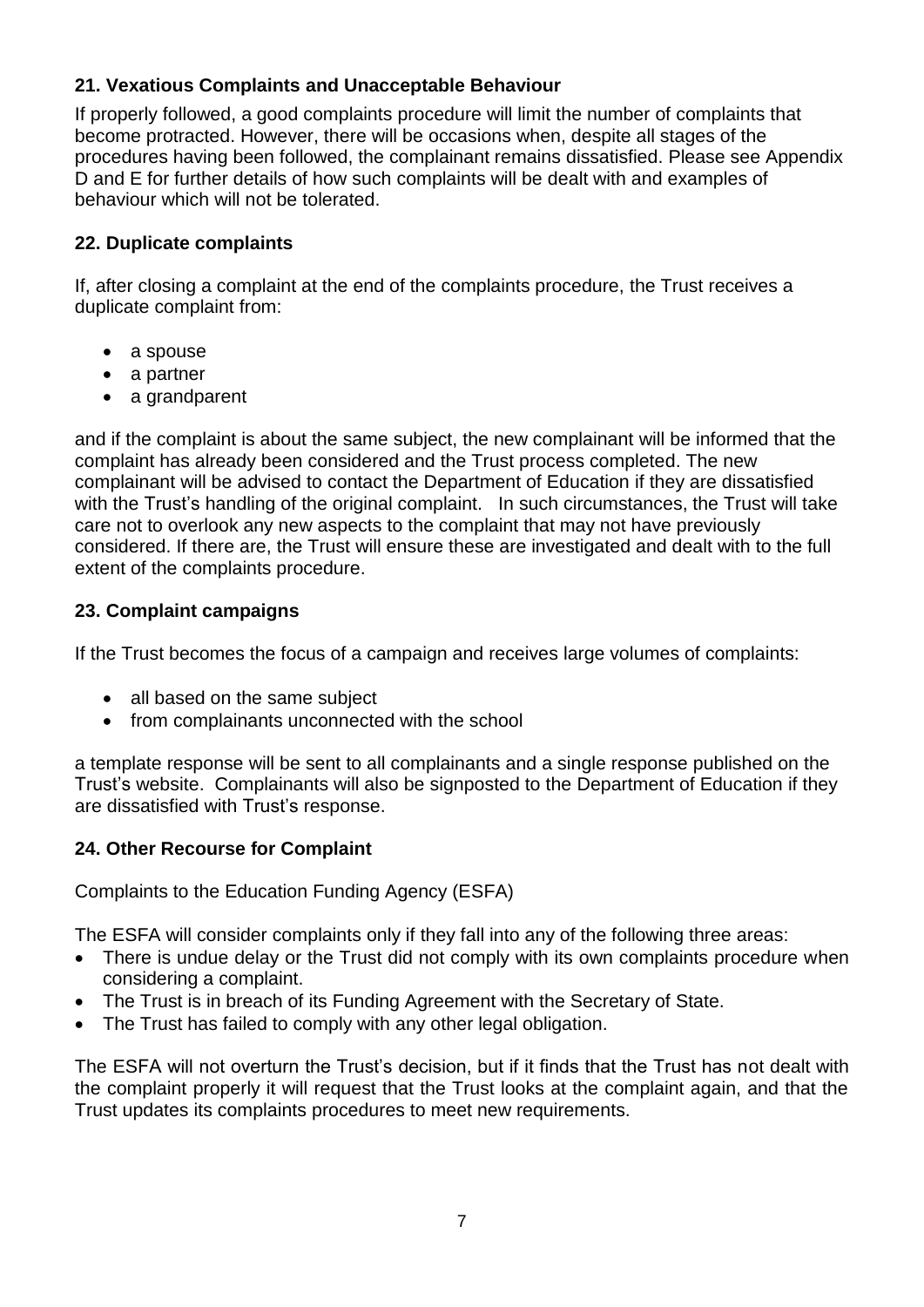#### **Appendix A: Summary of dealing with complaints at Trust level**



If a formal complaint is made, Stage 2 of the process is automatically invoked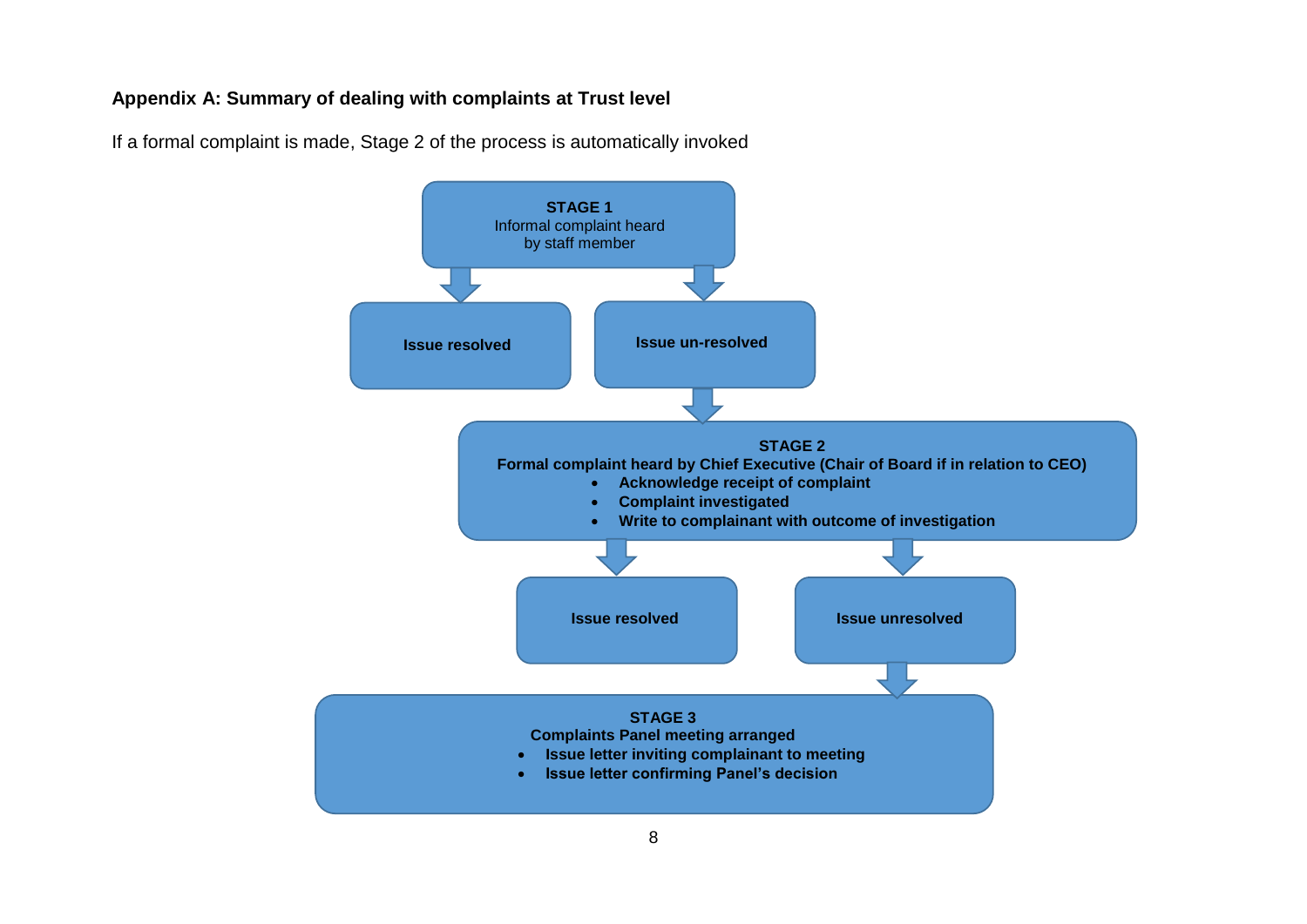

**Appendix B: Complaint Form**

#### **HORIZONS SPECIALIST ACADEMY TRUST - COMPLAINT FORM**

Please complete and return to *Miss Alison Ascough, Governance Operations Manager, Horizons Specialist Academy Trust, Abbey Hill Academy, Ketton Road, Stockton on Tees, TS19 8B*U, who will acknowledge receipt and explain the complaints process.

| Your name:                                                                                       |
|--------------------------------------------------------------------------------------------------|
|                                                                                                  |
| Pupil's name:                                                                                    |
|                                                                                                  |
|                                                                                                  |
| Your relationship to the pupil (if relevant):                                                    |
|                                                                                                  |
|                                                                                                  |
| Address:                                                                                         |
|                                                                                                  |
|                                                                                                  |
| Post Code:                                                                                       |
|                                                                                                  |
| Day time telephone number:                                                                       |
| Evening telephone number:                                                                        |
|                                                                                                  |
| Please give details of your complaint.                                                           |
|                                                                                                  |
|                                                                                                  |
|                                                                                                  |
|                                                                                                  |
|                                                                                                  |
|                                                                                                  |
|                                                                                                  |
|                                                                                                  |
|                                                                                                  |
|                                                                                                  |
| What action, if any, have you taken to try and resolve your complaint? (Who did you speak to and |
| what was their response?)                                                                        |
|                                                                                                  |
|                                                                                                  |
|                                                                                                  |
|                                                                                                  |
|                                                                                                  |
|                                                                                                  |
|                                                                                                  |
|                                                                                                  |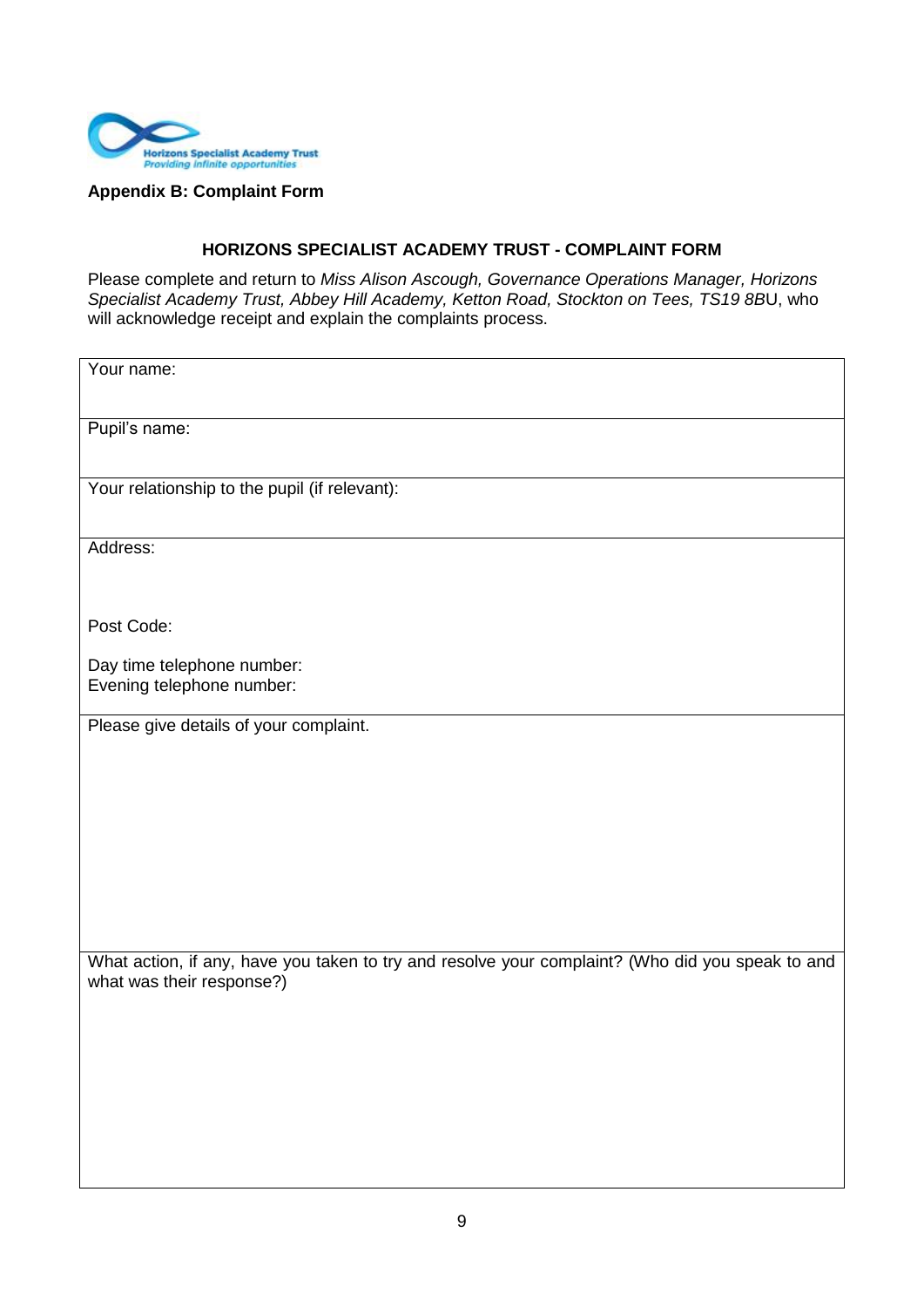| What actions do you feel might resolve the problem at this stage? |               |  |
|-------------------------------------------------------------------|---------------|--|
|                                                                   |               |  |
|                                                                   |               |  |
|                                                                   |               |  |
|                                                                   |               |  |
|                                                                   |               |  |
|                                                                   |               |  |
|                                                                   |               |  |
|                                                                   |               |  |
|                                                                   |               |  |
|                                                                   |               |  |
|                                                                   |               |  |
|                                                                   |               |  |
|                                                                   |               |  |
|                                                                   |               |  |
|                                                                   |               |  |
|                                                                   |               |  |
|                                                                   |               |  |
|                                                                   |               |  |
|                                                                   |               |  |
| Are you attaching any paperwork? If so, please give details.      |               |  |
|                                                                   |               |  |
|                                                                   |               |  |
|                                                                   |               |  |
|                                                                   |               |  |
|                                                                   |               |  |
|                                                                   |               |  |
|                                                                   |               |  |
|                                                                   |               |  |
|                                                                   |               |  |
| Signature:                                                        | (Complainant) |  |
|                                                                   |               |  |
|                                                                   |               |  |
| Date:                                                             |               |  |
|                                                                   |               |  |
|                                                                   |               |  |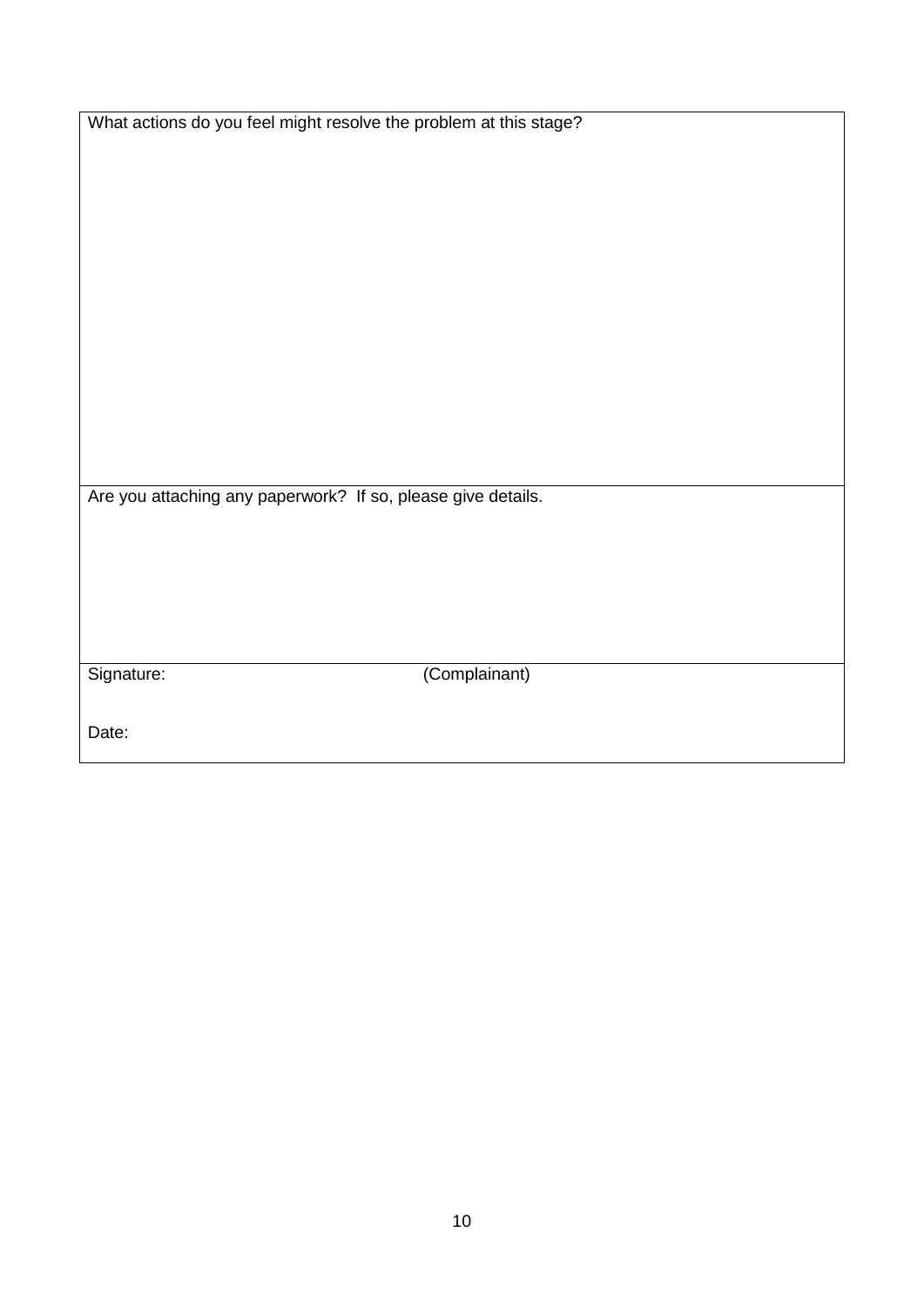# **Appendix C: Checklist**

| <b>Checklist for a Panel Hearing</b> |                                                                                                                   |  |
|--------------------------------------|-------------------------------------------------------------------------------------------------------------------|--|
| $\Delta$                             | The hearing is as informal as possible                                                                            |  |
| $\Delta$                             | Witnesses are required to attend only for the part of the hearing in which they<br>give their evidence            |  |
| $\Delta$                             | After introductions, the complainant is invited to explain their complaint, and be<br>followed by their witnesses |  |
| ⊻                                    | The Chief Executive may question both the complainant and the witnesses after<br>each has spoken                  |  |
| $\Delta$                             | The Chief Executive is then invited to explain the Trust's actions and be followed<br>by the Trust's witnesses    |  |
| $\triangledown$                      | The complainant may question both the Chief Executive and the witnesses after<br>each has spoken                  |  |
| $\Delta$                             | The panel may ask questions at any point                                                                          |  |
| $\Delta$                             | The complainant is then invited to sum up their complaint                                                         |  |
| $ \!\sqrt{}$                         | The Chief Executive is then invited to sum up the academy's actions and                                           |  |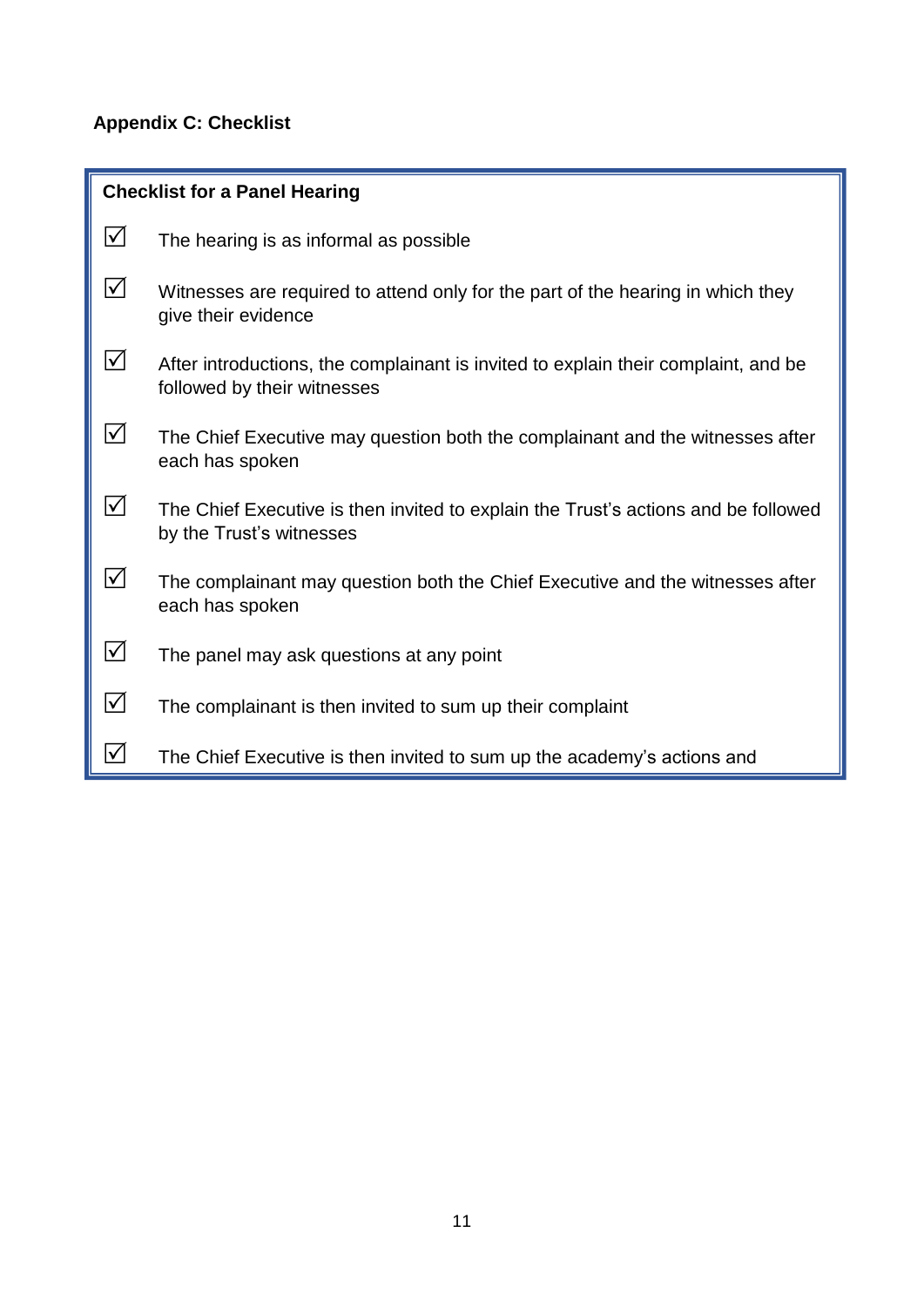#### **Appendix D: Policy on unacceptable behaviour**

The Board of Directors recognises that it is the last resort for complainants. It also has a duty to ensure the safety and welfare of pupils, parents and staff.

The Directors are committed to dealing with all complaints fairly and impartially and to providing a quality service to those who make them. As part of this service it would not normally limit the contact complainants have. However, the Board of Directors does not expect the Trust's staff to tolerate behaviour by complainants which is unacceptable; for example, which is abusive, offensive or threatening, and it will act to protect staff from such behaviour. This applies to unacceptable behaviour on any part of the school premises, including the grounds.

If the Chief Executive considers that a complainant's behaviour is unacceptable the complainant will be told why their behaviour is deemed to be unreasonable and will be asked to change it. If the unacceptable behaviour continues the Chief Executive will act to restrict the complainant's contact with Academy.

#### **Unacceptable actions and behaviours**

These are some of the actions and behaviours of unreasonable and unreasonably persistent complainants which academies often find problematic. It is by no means an exhaustive list and local factors may vary, but these are examples that frequently come to our attention.

- Foul and abusive language towards staff, other parents and pupils.
- Behaviour that staff consider to be harassing and intimidating, including in person, over the telephone, or any other type of communication.
- Undermining Trust policies by actively encouraging pupils to ignore staff requests.
- Making unnecessarily excessive demands on the time and resources of staff by, for example, excessive telephoning or sending e-mails to numerous staff members, or writing lengthy, complex letters every few days and expecting immediate responses.
- Combinations of some or all of these.

The decision to restrict access to any of our schools will be taken by the Chief Executive. Any restrictions imposed will be appropriate and proportionate. The options most likely to considered are:

- requesting contact in a particular form (for example, letters only);
- requiring contact to take place with a named member of staff;
- restricting telephone calls to specified days and times; and/or
- asking the complainant to enter into an agreement about their conduct.

In all cases, the complainant will be informed in writing why his or her behaviour is deemed unacceptable, what action is being taken and the duration of that action.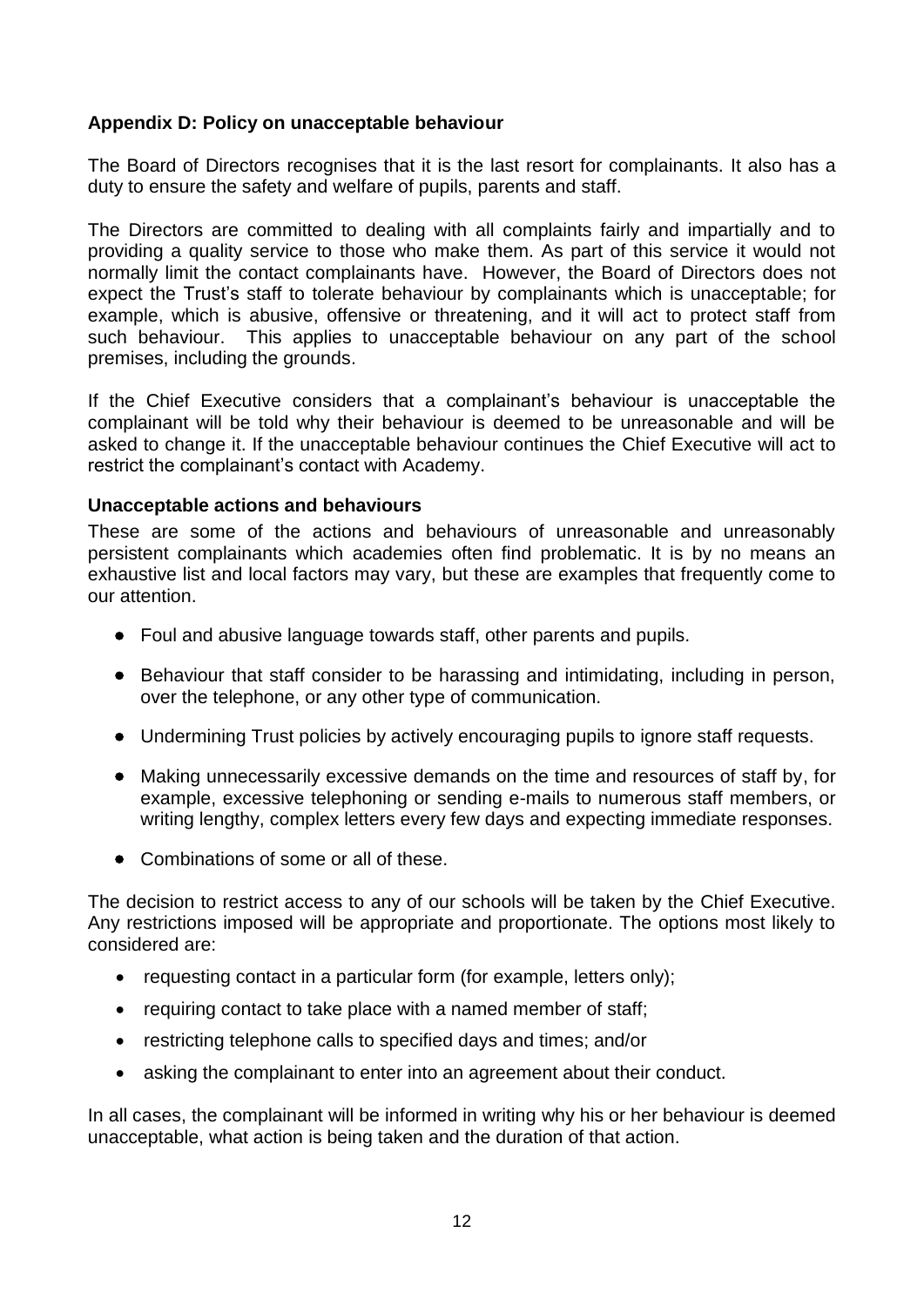Where a complainant continues to behave in a way which is unacceptable, it may be decided to terminate contact with that complainant and discontinue any investigation into their complaint. However, the Board of Directors will seek to limit any detriment to any pupils who attend the academy, as far as is reasonable within these circumstances, e.g. access to parents' evenings, newsletters, and any other correspondence.

Where the behaviour is so extreme that it threatens the immediate safety and welfare of staff, other options will be considered, for example reporting the matter to the police or taking legal action. In such cases, the complainant may not be given prior warning of that action.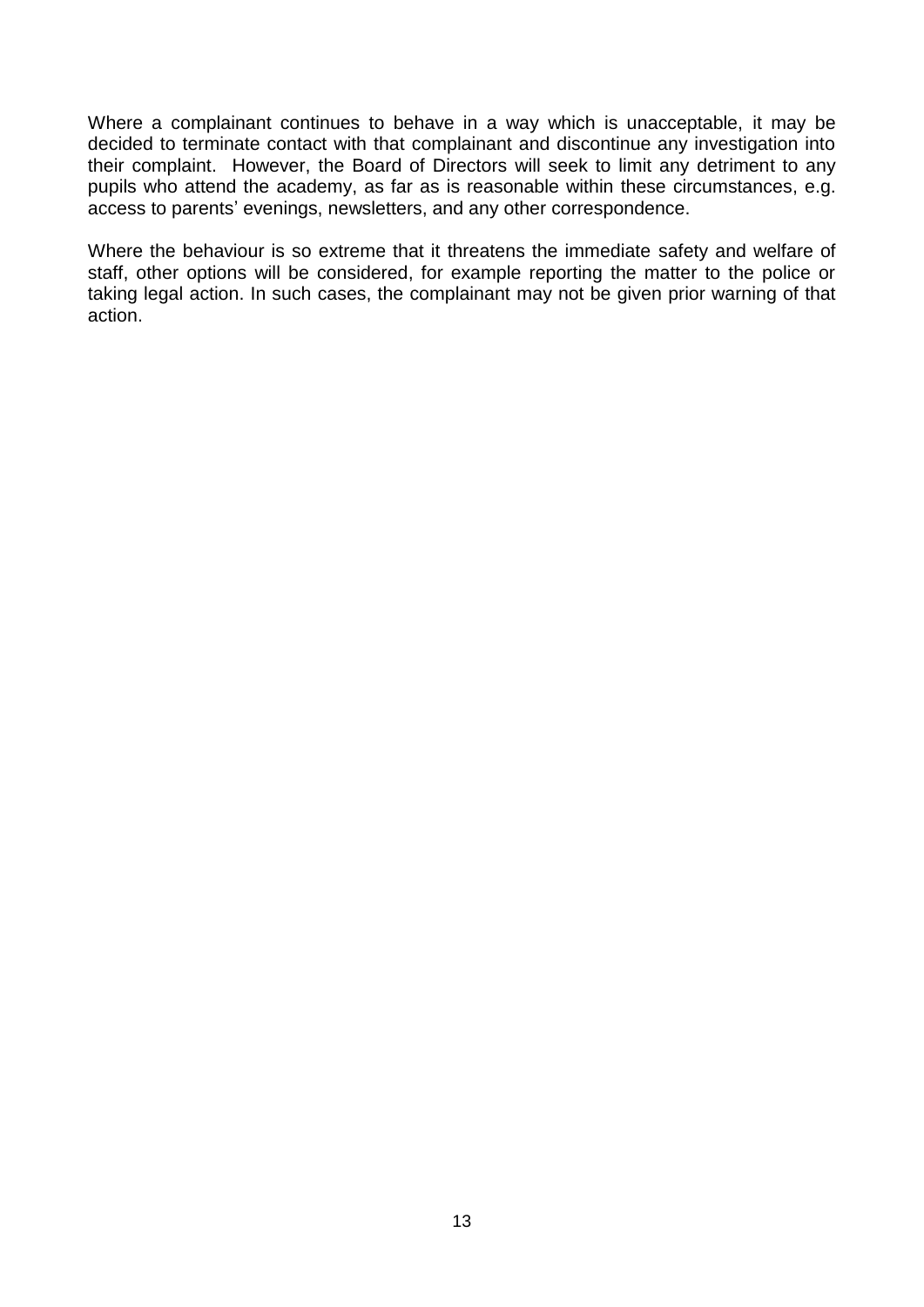#### **Appendix E: Policy on unreasonably persistent and vexatious complainants**

The Board of Directors recognises that it is the last resort for complainants. It is also accountable for the proper use of public money and must ensure that that money is spent wisely and achieves value for complainants and the wider public.

The Board of Directors is committed to dealing with all complaints fairly and impartially and to providing a quality service to those who make them. As part of this service it does not normally limit the contact complainants have with the Trust.

However, there are a small number of complainants who, because of their frequent contact with the Trust, hinder consideration of their, or other people's, complaints. Such complainants are referred to as 'unreasonably persistent complainants' and, exceptionally, the Chief Executive will take action to limit their contact with the academy concerned.

#### **Actions and behaviours of unreasonable and unreasonably persistent complainants**

These are some of the actions and behaviours of unreasonable, and unreasonably vexatious and persistent complainants which academies often find problematic. It is by no means an exhaustive list and factors may vary, but they are examples that may come to our attention.

- Refusing to specify the grounds of a complaint, despite offers of assistance with this from the Trust's staff.
- Refusing to co-operate with the complaints investigation process while still wishing their complaint to be resolved.
- Refusing to accept that issues are not within the remit of a complaints procedure despite having been provided with information about the procedure's scope.
- Insisting on the complaint being dealt with in ways which are incompatible with the adopted complaints procedure or with good practice.
- Making what appear to be groundless complaints about the staff dealing with the complaints, and seeking to have them replaced.
- Changing the basis of the complaint as the investigation proceeds and/or denying statements he or she made at an earlier stage.
- Introducing new information which the complainant expects to be considered and commented on, or raising large numbers of detailed questions which are particularly time-consuming and costly to respond to - and insisting they are all fully answered.
- Electronically recording meetings and conversations without the prior knowledge and consent of the other persons involved.
- Adopting a 'scattergun' approach: pursuing a complaint or complaints with the Trust and, at the same time, with a Member of Parliament/a councillor/the authority's